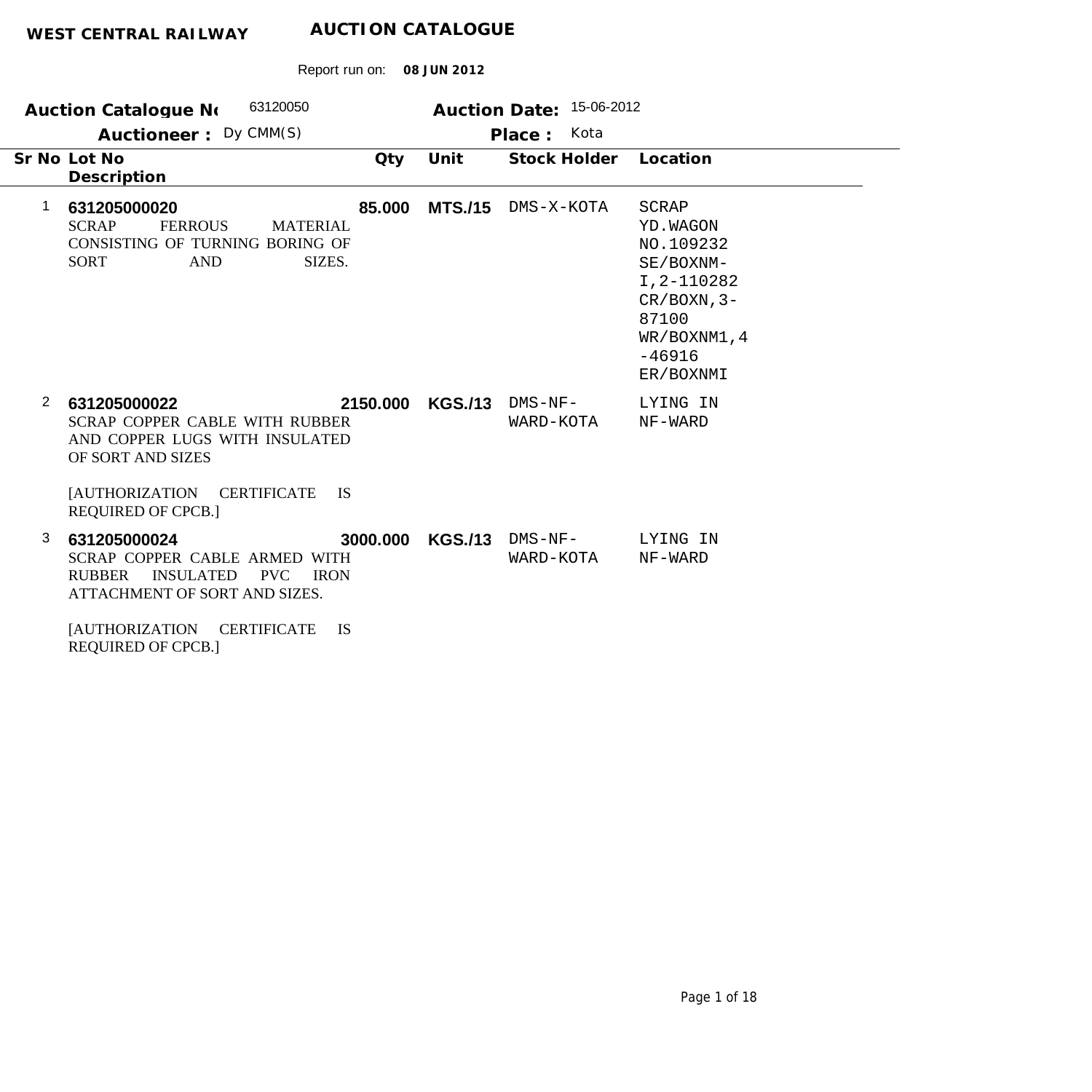| 63120051<br><b>Auction Catalogue No</b>                                                                                                                                                                                                                                    |         |                | Auction Date: 15-06-2012        |                                                                                     |
|----------------------------------------------------------------------------------------------------------------------------------------------------------------------------------------------------------------------------------------------------------------------------|---------|----------------|---------------------------------|-------------------------------------------------------------------------------------|
| Auctioneer: Dy CMM(S)                                                                                                                                                                                                                                                      |         |                | <b>KOTA</b><br>Place:           |                                                                                     |
| Sr No Lot No<br>Description                                                                                                                                                                                                                                                | Qty     | Unit           | <b>Stock Holder</b>             | Location                                                                            |
| $\mathbf 1$<br>KTT631202340<br>98415418<br>SCRAP WOODEN SLEEPER BROKEN<br>ORDINERY P&C BRIDGE OFF SIZE<br>WITH ATTACHMENT IF ANY IN 21<br>STACK.(FOR S/HOLDER INF.NO.)SS.11<br>NO.KTT/BWM/WOODEN SLEEPER OFF<br>SIZE/090 DT.12.01.2012                                     | 154.660 | <b>MTS./15</b> | SSE/PW/BWM                      | SSE/PW/BWM<br>OFFICE<br>COMPOUND<br>EAST SIDE<br>MATERIAL<br>LYING IN<br>M.P.STATE. |
| $\overline{2}$<br>KTT631202346<br>98415418<br><b>SCRAP U/S WOODEN SLEEPER BROKEN</b><br>ORDINERY P&C BRIDGE TIMBER OF<br>SORT AND SIZES WITH ATTACHMENT<br>IF ANY.IN 31 STACK.<br>S/HOLDER<br><b>INF.NO.)SS.11</b><br>(FOR<br>NO.SSE/PW/LKE/W/S/11-12/058<br>DT.10.01.2012 | 137.200 | <b>MTS./15</b> | SSE/PW/LKE                      | SE/PW/LKE<br>OFFICE<br>COMPOUND<br>$KM-982/5-7$<br>AND 7-9 LKE<br>YARD.             |
| MODE OF DELIVERY BY ACTUAL WT.                                                                                                                                                                                                                                             |         |                |                                 |                                                                                     |
| 3<br>KTT631202370<br>98080015<br>SCRAP U/S CST-9 PLATE BROKEN<br><b>TIEBAR</b><br><b>PCS</b><br><b>RUSTED</b><br><b>WITH</b><br>ATTACHMENT ETC.<br>(FOR<br>S/HOLDER<br>SS.11<br>INF.NO.)<br>NO.SSE/PW/BTE/11-12/07 DT.28.01.2012                                           | 63.640  |                | MTS./15 SSE/PW/BTE              | $KM-1212/9-3$<br>$GL-2/24-22$<br>BEHIND CPWI<br>OFFICE BTE<br>YARD.                 |
| MODE OF DELIVERY BY ACTUAL WT.                                                                                                                                                                                                                                             |         |                |                                 |                                                                                     |
| 4<br>KTT631202373<br>98080106<br>SCRAP U/S CI POT BROKEN RUSTED<br>WITH TIEBAR & PCS ATTACHMENT<br>ETC.<br>(FOR<br>S/HOLDER<br>INF.NO.<br>SS.11<br>NO.SSE/PW/BTE/11-12/05 DT.28.01.2012<br>MODE OF DELIVERY BY ACTUAL WT.                                                  |         |                | <b>9.110 MTS./15</b> SSE/PW/BTE | KM-1212/7-9<br>NEAR CIMCO<br>SIDING BTE<br>YARD.                                    |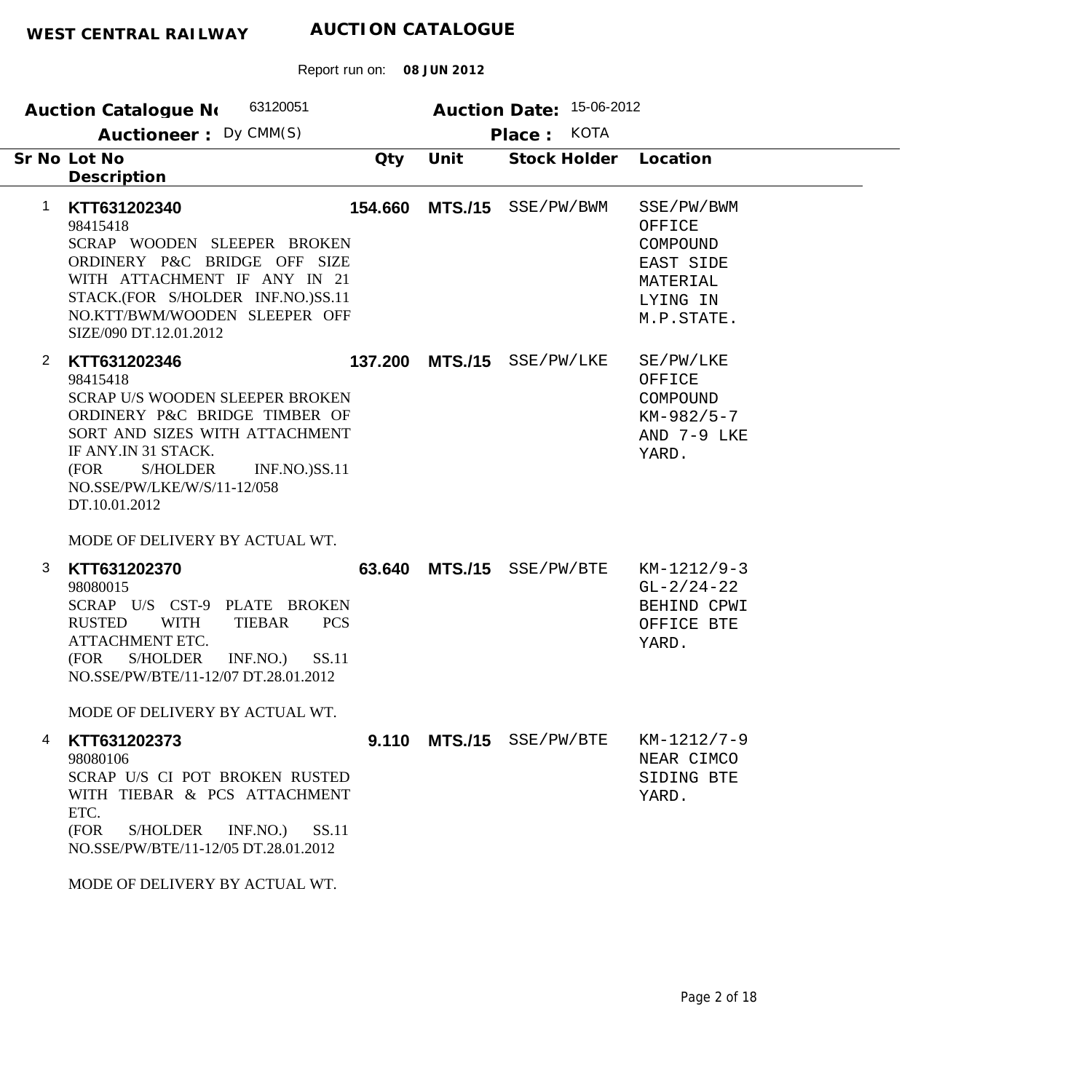Report run on: **08 JUN 2012**

|                 | Sr No Lot No<br>Description                                                                                                                                                                                                                | Qty    | Unit | Stock Holder                       | Location                                                  |
|-----------------|--------------------------------------------------------------------------------------------------------------------------------------------------------------------------------------------------------------------------------------------|--------|------|------------------------------------|-----------------------------------------------------------|
| $5\phantom{.0}$ | KTT631203379<br>1-98415418<br>SCRAP U/S WOODEN TIMBER (BRIDGE<br>SLEEPER) OFF SIZE (FOR S/HOLDER<br><b>INF.NO.)SS.11</b><br>NO.SSE/BR/KTT/S-1<br>DT.19.12.2011<br>$QTY = 6.995 MTS$                                                        | 41.690 |      | MTS./15 SSE/BRIDGE/<br>KOTA        | SSE/BRIDGE/<br>KTT OFFICE<br>COMPOUND.                    |
|                 | 2-98415418<br>SCRAP U/S WOODEN SLEEPER OFF SIZE<br><b>S/HOLDER</b><br><b>INF.NO.)SS.11</b><br>(FOR<br>NO.SSE/BR/KTT/S-1 DT.19.12.2011<br>$QTY = 34.695 MTS$                                                                                |        |      |                                    |                                                           |
|                 | MODE OF DELIVERY BY ACTUAL WT.                                                                                                                                                                                                             |        |      |                                    |                                                           |
| 6               | KTT631203395<br>98415418<br>1-SCRAP U/S WOODEN SLEEPER OFF<br>$SIZE = 40.08 MTS$<br>2-SCRAP U/S WOODEN BRIDGE TIMBAR<br>$= 8.02$ MTS<br>(FOR<br><b>S/HOLDER</b><br><b>INF.NO.)SS.11</b><br>NO.SSE/PW/N/GGC/SCRAP/11-12/27<br>DT.18.02.2012 | 48.100 |      | MTS./15 SSE/PW/N/GG<br>$\mathsf C$ | SSE/PW/N/GG<br>C OFFICE<br>COMPOUND<br>KM-1092/03-<br>09. |
|                 | MODE OF DELIVERY BY ACTUAL WT.                                                                                                                                                                                                             |        |      |                                    |                                                           |
| 7               | KTT631203433<br>98011285<br>SCRAP RAIL 90 R 90 LBS U/S = $106$ NOS<br>RM<br>(FOR<br><b>S/HOLDER</b><br>1101.71<br>INF.NO.)SS.11 NO.SSE/PW/SWM/RAIL/11-<br>12/38 DT.14.03.2012                                                              |        |      | 49.147 MTS./15 SSE/PW/SWM          | KM-1029/9-<br>11 AND<br>$1029/7 - 9$                      |
| 8               | KTT631203459<br>98011285<br><b>SCRAP</b><br><b>WOODEN</b><br><b>SLEEPER</b><br>U/S<br>ORDINERY P&C BRIDGE OFF SIZE (FOR<br><b>S/HOLDER</b><br><b>INF.NO.)SS.11</b><br>NO.SSE/PW/BXN/WOODEN SLEEPER/11-<br>12/23 DT.22.02.2012              |        |      | 70.670 MTS./15 SSE/PW/BXN          | $KM-1170/0-6$<br>BXN YD.                                  |
|                 | MODE OF DELIVERY BY ACTUAL WT.                                                                                                                                                                                                             |        |      |                                    |                                                           |

÷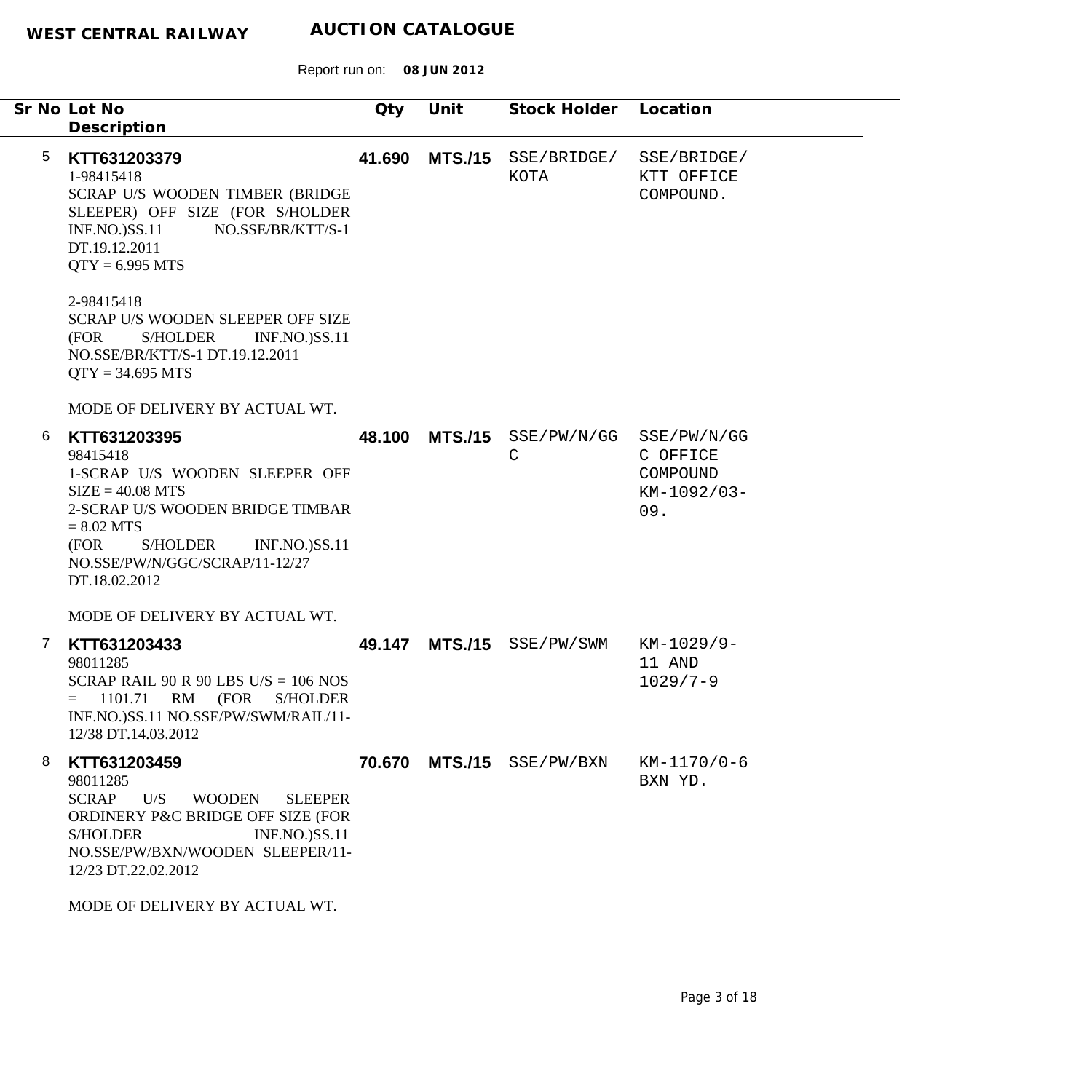|                  | Sr No Lot No<br>Description                                                                                                                                                                                                                                               | Qty      | Unit            | Stock Holder Location                 |                                                                                                   |
|------------------|---------------------------------------------------------------------------------------------------------------------------------------------------------------------------------------------------------------------------------------------------------------------------|----------|-----------------|---------------------------------------|---------------------------------------------------------------------------------------------------|
| 9                | KTT631203461<br>1-SCRAP U/S SLIDE CHAIR 52 KG 90 R =<br>654 NOS<br>2-SCRAP U/S MS CANTED BEARING<br>$PLATE = 2035 NOS$<br>3-SCRAP U/S MS PLAIN BEARING<br>$PLATE = 358 NOS$<br>(FOR<br>S/HOLDER<br><b>INF.NO.)SS.11</b><br>MS/11-12/25<br>NO.SSE/PW/BXN<br>DT.22.02.2012. | 3047.000 | <b>NOS./01</b>  | SSE/PW/BXN                            | SSE/PW/BXN<br>OFFICE<br>COMPOUND.                                                                 |
| 10               | KTT631206005<br>98011285<br>SCRAP RAILS 60 KG. U/S $=184$<br>NOS=2307.590 RM (FOR S/HOLDER<br>INF.NO.)SS 11 NO. SSE/PW/N/KTT/11-<br>12/33 DT.29.02.2012                                                                                                                   |          | 139.239 MTS./15 | SSE/PW/N/KO<br>TA                     | KM 924/0-<br>$924/2$ , KM<br>924/6 TO<br>924/8/KM<br>924/26 TO<br>924/28.                         |
| 11               | KTT631206006<br>SCRAP RAILS 90/R 90/LBS= 51 NOS=<br>378.45 RM (FOR S/HOLDER INF. NO.) SS<br>11 NO. 044605/2011-12/09 DT. 27-12-2011.                                                                                                                                      | 16.883   | <b>MTS./15</b>  | SSE/PW/BXN                            | 1. BXN/1115<br>TO<br>BXN/3113.<br>2.BXN/3113<br>TO<br>BXN/1111.<br>3. BXN/1111<br>TO<br>BXN/1107. |
| 12 <sup>12</sup> | KTT631206007<br>SCRAP RAILS 90/R 90/LBS U/S= 29 NOS=<br>236.11 RM (FOR S/HOLDER INF. NO.) SS<br>11 NO. 044605/2011-12/103 DT. 05-12-<br>2011.                                                                                                                             |          |                 | 10.533 MTS./15 SSE/PW/BXN KM 1169/0-3 |                                                                                                   |
| 13               | KTT631206008<br>98011285<br>SCRAP RAIL 60 KG U/S= 63 NOS= 422.80<br>RM (FOR S/HOLDER INF.NO.) SS11 NO.<br>SSE/PW/HAN/RAIL/11-12/21<br>DT.21.03.2012                                                                                                                       |          |                 | 25.512 MTS./15 SSE/PW/HAN             | KM 1160/6-<br>10 DY.YARD                                                                          |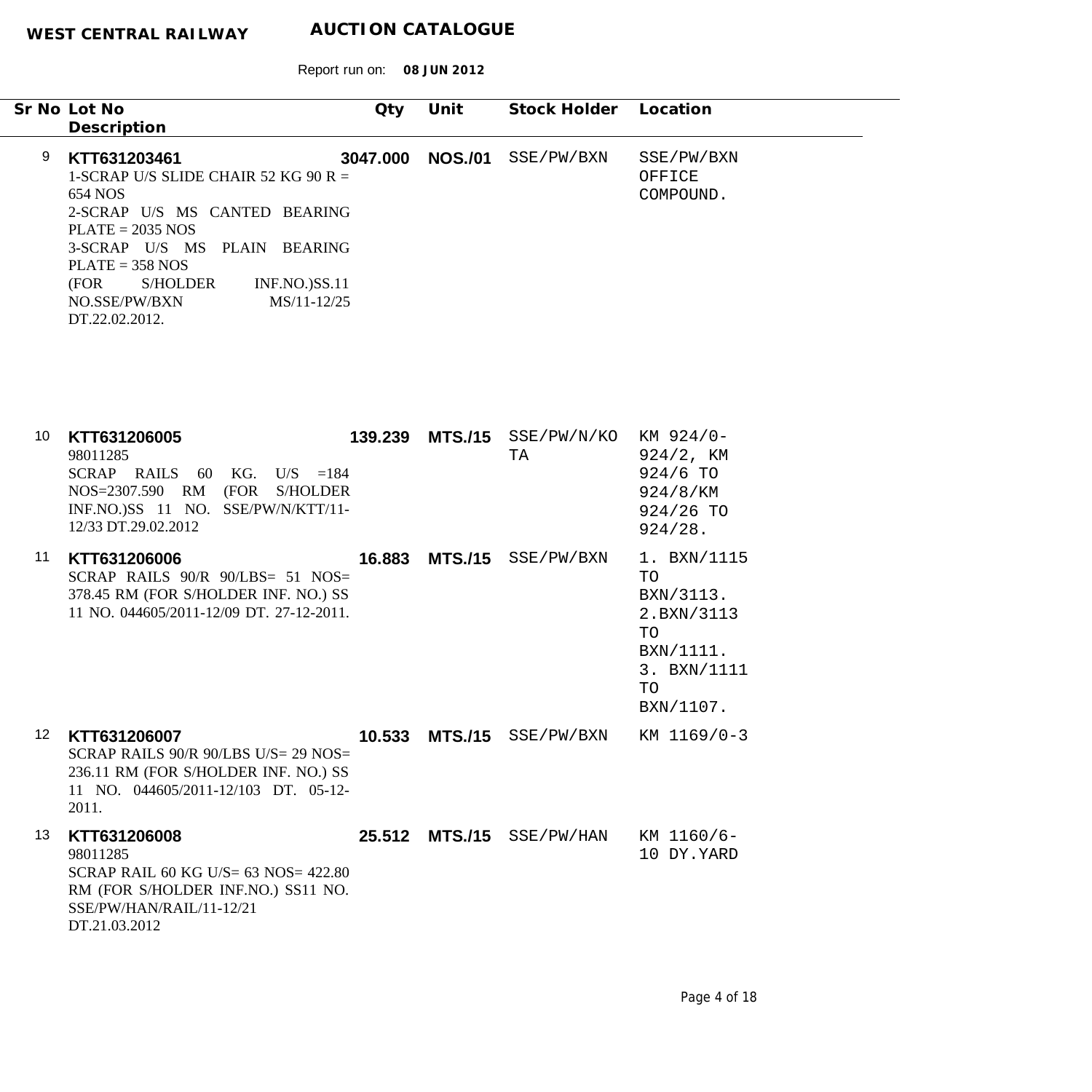|    | Sr No Lot No<br>Description                                                                                                                                                                                                        | Qty | Unit             | Stock Holder Location             |                                                                                              |
|----|------------------------------------------------------------------------------------------------------------------------------------------------------------------------------------------------------------------------------------|-----|------------------|-----------------------------------|----------------------------------------------------------------------------------------------|
| 14 | KTT631206009<br>98030103<br>SCRAP U/S CMS XING 1:12, 1:8.1/2 60<br>KG, 52 KG (FOR S/HOLDER INF.NO.)<br>SS11 NO. SSE/PW/HAN/CMS XING/11-<br>12/22 DT.21.03.2012                                                                     |     |                  | 11.000 NOS./01 SSE/PW/HAN         | KM 1160/4-6<br>DY YD.                                                                        |
| 15 | KTT631206010<br>98050709<br>SCRAP U/S ST SLEEPER 90 R/52 KG<br>(ORDINARY) UNBROKEN IN 12 STACK<br>S/HOLDER INF.NO.) SS11<br>(FOR<br>NO.KTT/BWN/STS/093 DT.23.04.2012                                                               |     | 1148.000 NOS./01 | SSE/PW/BWN                        | MATERIAL<br>LAYING KM<br>1006-1014<br>BWN YARD<br>WEST SIDE<br>IN<br>RAJASTHAN.              |
| 16 | KTT631206011<br>98080012<br>SCRAP U/S RAILS 60 KG/52 KG/90 R/60<br>R/60 KG/50 R/50 LBS/30 R BELOW 1 M<br>PIECES (FOR S/HOLDER INF.NO.) SS11<br>NO.SSE/PW/C/KTT/11-12/10 DT.27.02.2012<br>DELIVERY BY<br>NOTE-MODE<br>OF<br>ACT.WT. |     |                  | 10.922 MTS./15 SSE/PW/CKOT<br>A   | 1. OFFICE<br>COMPOUND<br>SSE/PW/C/KO<br>TA. 2-<br>OFFICE<br>COMPOUND<br>SSE/W/C/KOT<br>Α.    |
| 17 | KTT631206012<br>98011285<br>SCRAP U/S RAIL 52 KG= 110 NOS=<br>177.57 RM (FOR S/HOLDER INF.NO.)<br>NO.SSE/PW/C/KTT/11-12/11<br>SS11<br>DT.29.02.2012                                                                                |     |                  | $9.214$ MTS./15 SSE/PW/C/KO<br>TA | 1.- OFFICE<br>COMPOUND<br>SSE/PW/C/KO<br>TA $2. -$<br>OFFICE<br>COMPOUND<br>SSE/W/C/KOT<br>Α |
| 18 | KTT631206013<br>98050620<br>SCRAP U/S GALV.CHANNEL SLEEPER<br>(FOR<br>S/HOLDER INF.NO.) SS11<br>NO.SSE/PW/S/GGC/CHANNEL/12-13/04<br>DT.14.04.2012                                                                                  |     |                  | 36.778 MTS./15 SSE/PW/S/GG<br>C   | $1 - NEAR$<br>STORE GODAM<br>BALLAST<br>SIDING GGC.                                          |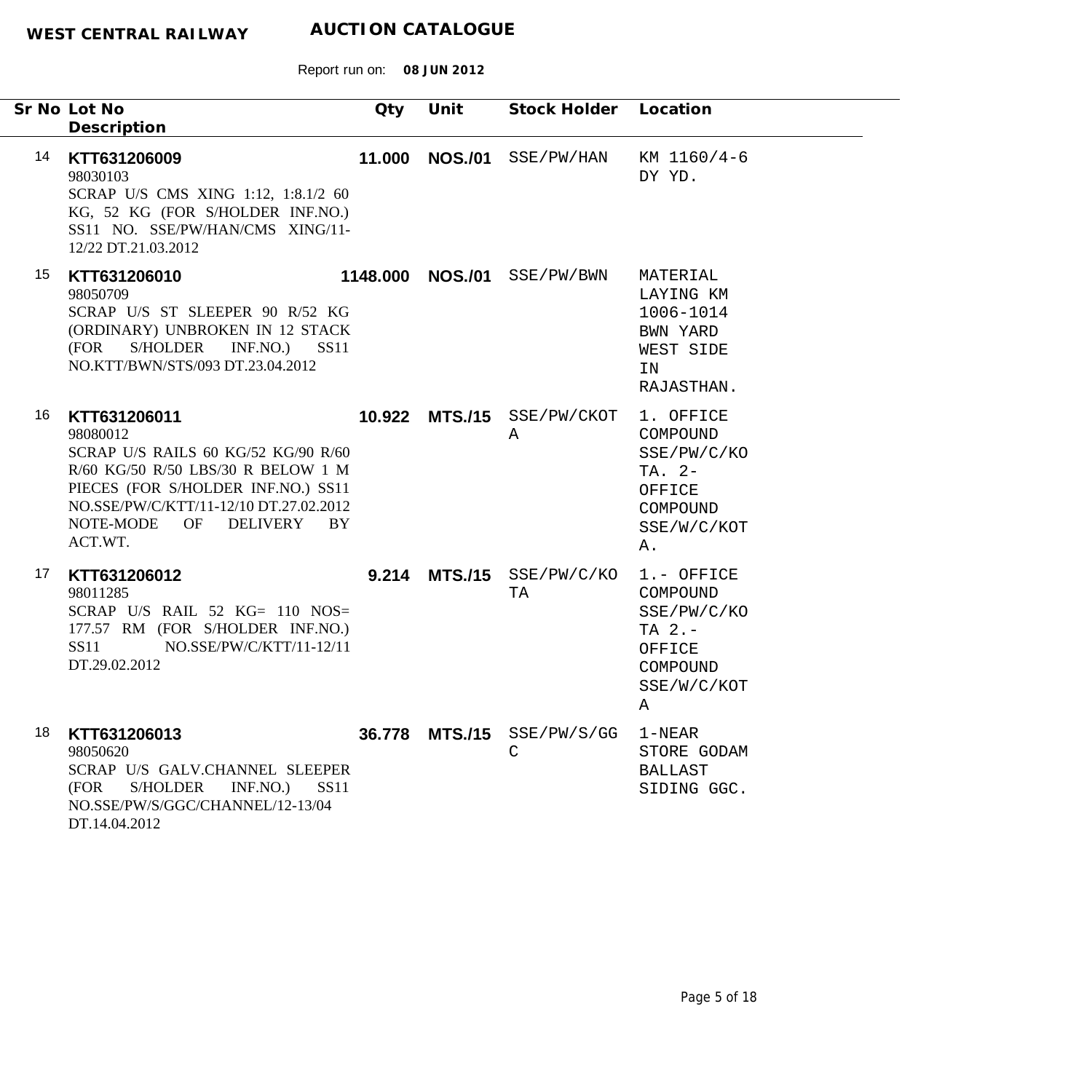|    | Sr No Lot No                                                                                                                                                                                                                                                                                                                                                                                                                                                                                                                                                                                                                                                                                                                                                                                                                                                    | Qty | Unit           | Stock Holder Location                     |                                                                                                                   |
|----|-----------------------------------------------------------------------------------------------------------------------------------------------------------------------------------------------------------------------------------------------------------------------------------------------------------------------------------------------------------------------------------------------------------------------------------------------------------------------------------------------------------------------------------------------------------------------------------------------------------------------------------------------------------------------------------------------------------------------------------------------------------------------------------------------------------------------------------------------------------------|-----|----------------|-------------------------------------------|-------------------------------------------------------------------------------------------------------------------|
| 19 | Description<br>KTT631206014<br>98011285<br>1.- SCRAP RAIL 60 KG PIECES BELOW<br>1M LONG FROM 5 CM TO 99 CM= 15.419<br><b>MTS</b><br>2.- SCRAP RAIL 52 KG PIECES BELOW<br>1M LONG FROM 5 CM TO 99 CM= 3.532<br><b>MTS</b><br>3.- SCRAP RAIL 90 R/87 LBS PIECES<br>BELOW 1M LONG FROM 5 CM TO 99<br>$CM = 4.259$ MTS<br>4.-SCRAP D/H RAIL PIECES BELOW 1M<br>LONG FROM 5 CM TO 99 CM= 0.374 MTS<br>S/HOLDER<br>INF.NO.)<br>(FOR<br>– SS11<br>NO.SSE/PW/S/GGC/RAIL PIECES/12-13/03<br>DT.14.04.2012                                                                                                                                                                                                                                                                                                                                                                |     | 23.584 MTS./15 | SSE/PW/S/GG<br>C                          | $(1)$ OLD<br><b>BUILDING</b><br>DIESEL SHED<br>LOCO. (2)<br><b>OLD</b><br><b>BUILDING</b><br>DIESEL SHED<br>LOCO. |
| 20 | KTT631206015<br>98050620<br>SCRAP MS MELDING CONSISTING OF<br>1. SCRAP U/S GAUGE TIE PLATE= 1.007<br>MT<br>2. SCRAP U/S FISH PLATE OFF SIZE<br>(60KG 52KG/90R/87 LBS BROKEN)= 0.623<br>MT<br>3. SCRAP U/S BRACKIT P & XING<br>WOODEN LAYOUT= 1.200 MT<br>4. SCRAP U/S P & XING BEARING<br>PLATE OFF SIZE= 6.961 MT<br>5. SCRAP U/S SLIDE CHAIR PLATE<br>WOODEN LAYOUT= 4.041 MT<br>6. SCRAP U/S MS CANTED BEARING<br>PLATE 60/52 KG= 1.389 MT<br>7. SCRAP U/S LOOSE JAW= 2.505 MT<br>8. SCRAP U/S HOOK BOLT= 0732 MT<br>9. SCRAP U/S RAIL SCREW OFF SIZE=<br>0.648 MT<br>10.SCRAP U/S BROKEN ERC= 1.936 MT<br>11. SCRAP U/S MS BOLT OFF SIZE= 2.204<br>MT<br>12.SCRAP U/S GATE LEAVES= 4.460 MT<br>13.SCRAP U/S MS SCRAP MISC= 0.528<br><b>MT</b><br>(FOR<br><b>S/HOLDER</b><br>INF.NO.<br><b>SS11</b><br>NO.SSE/PW/S/GGC/MS<br>SCRAP/12-13/05<br>DT.21.04.2012 |     |                | 28.234 MTS./15 SSE/PW/S/GG (1) STORE<br>C | NEAR<br><b>BALLAST</b><br>SIDING. (2)<br>STORE NEAR<br><b>BALLAST</b><br>SIDING.                                  |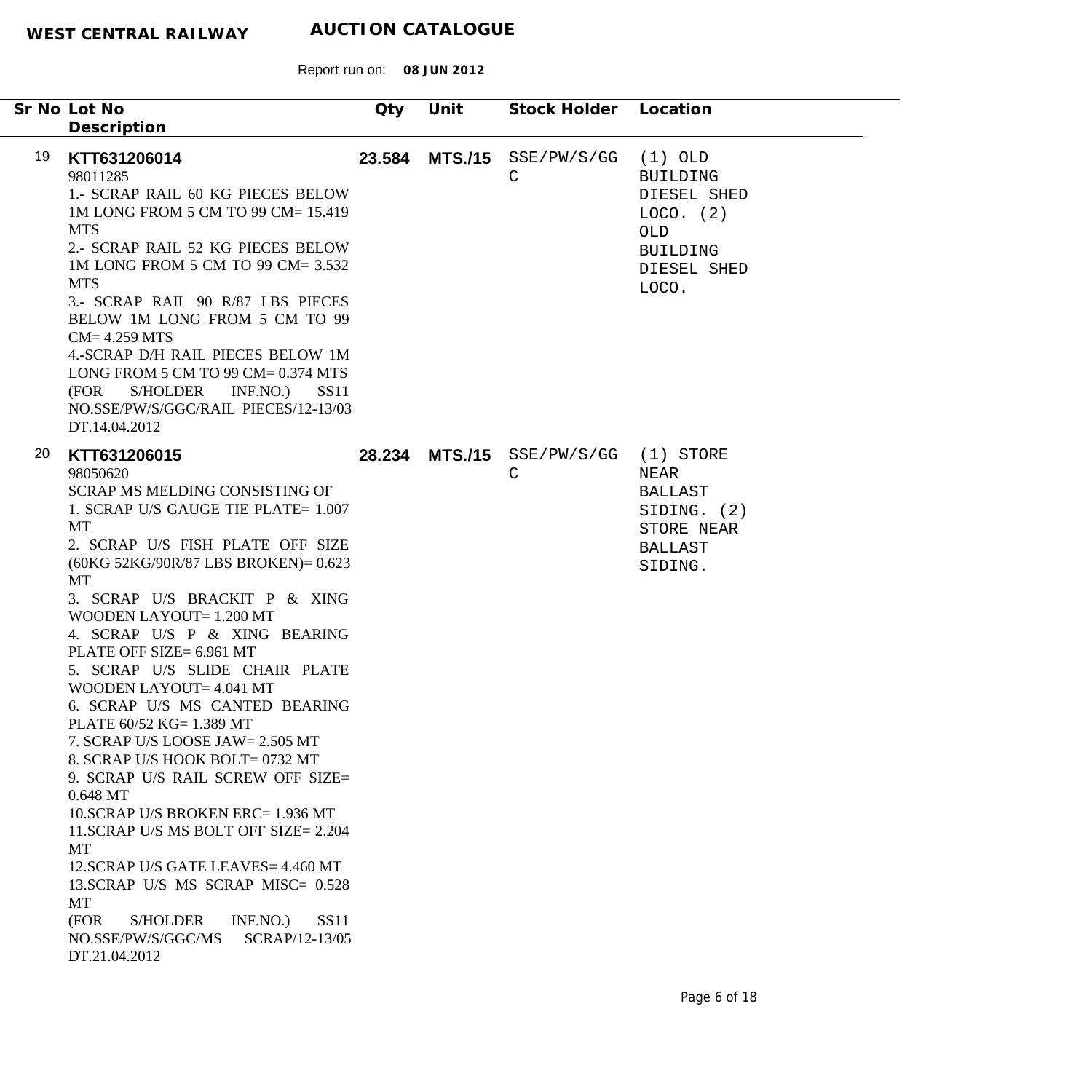|     | Sr No Lot No<br>Description                                                                                                                                                     | Qty    | Unit | Stock Holder Location                 |                                                 |
|-----|---------------------------------------------------------------------------------------------------------------------------------------------------------------------------------|--------|------|---------------------------------------|-------------------------------------------------|
| -21 | KTT631206016<br>98011285<br>SCRAP RAIL U/S 60 KG RELEASED= 121<br>PIECES= 1492.75 RM (FOR S/HOLDER<br>INF.NO.) SS11 NO.SSE/PW/S/GGC/11-<br>12/22 DT.21.02.2012                  | 90.073 |      | $MTS./15$ SSE/PW/S/GG<br>$\mathsf{C}$ | STACK KM<br>$1088/02 - 04$<br>NEAR LCNO-<br>177 |
| 22  | KTT631206017<br>98011285<br>SCRAP RAIL 60 KG RELEASED U/S<br>RAILS= $106$ PIECES= $1540.72$ RM (FOR<br>INF.NO.<br>SS11<br>S/HOLDER<br>NO.SSE/PW/S/GGC/12-13/01<br>DT.01.04.2012 | 92.967 |      | MTS./15 SSE/PW/S/GG<br>С              | STACK KM<br>$1088/01 - 03$<br>NEAR LCNO-<br>177 |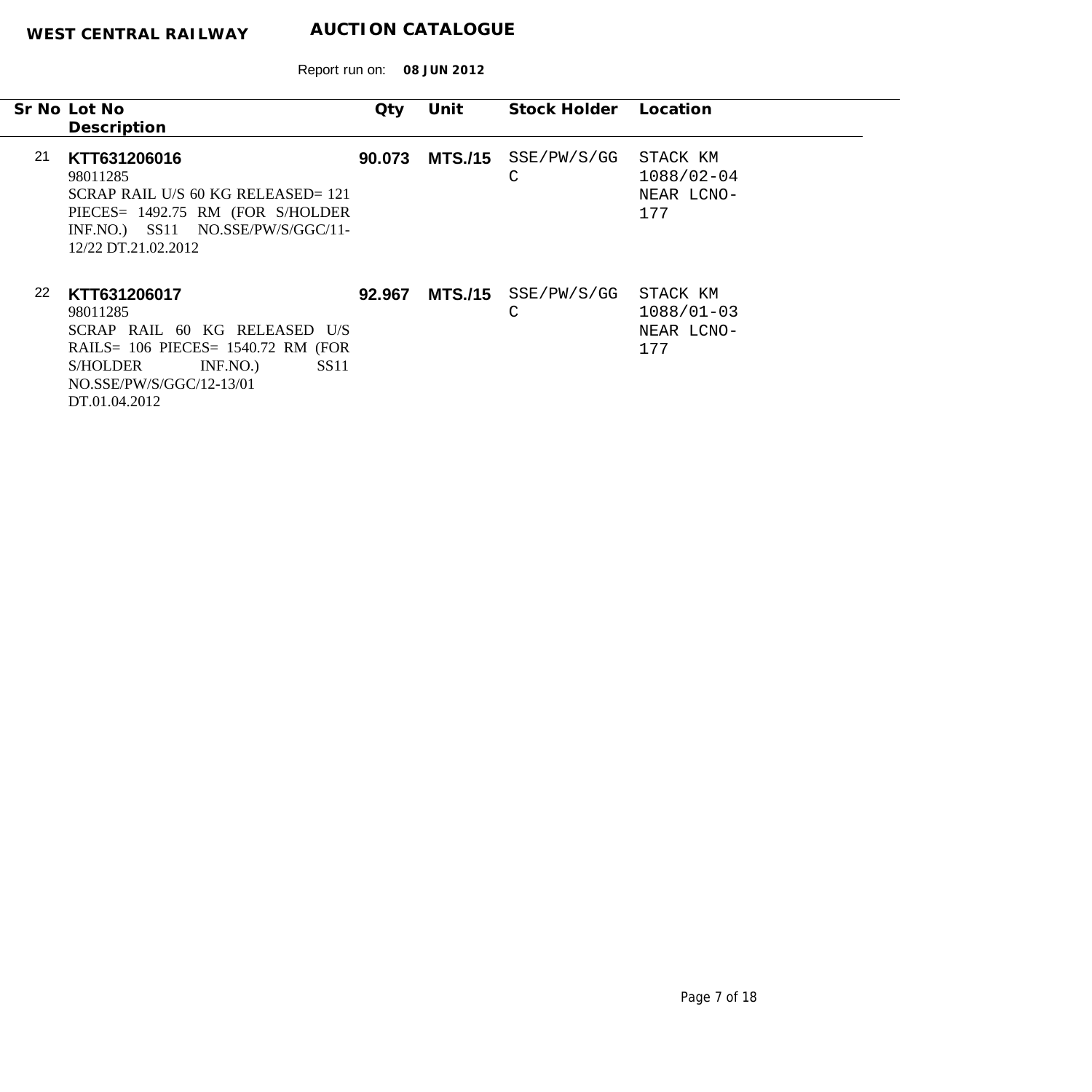|                | 63120052<br><b>Auction Catalogue No</b>                                                                                                                                                                                                                                                           |         |                | Auction Date: 15-06-2012                           |                                                           |
|----------------|---------------------------------------------------------------------------------------------------------------------------------------------------------------------------------------------------------------------------------------------------------------------------------------------------|---------|----------------|----------------------------------------------------|-----------------------------------------------------------|
|                | Auctioneer: Dy CMM(S)                                                                                                                                                                                                                                                                             |         |                | <b>KOTA</b><br>Place:                              |                                                           |
|                | Sr No Lot No<br>Description                                                                                                                                                                                                                                                                       | Qty     | Unit           | <b>Stock Holder</b>                                | Location                                                  |
| 1              | JBP631110215<br>98415816<br>SCRAP RELEASED WOODEN PACKAGE<br>AND BROKEN TREES IN 5 STACK. AT<br>DIFFERENT LOCATION<br>IN<br><b>SHED</b><br>PERMISSION.<br>(FOR<br><b>S/HOLDER</b><br><b>INF.NO.)SS.11</b><br>NO.NKJ/SSE/D/2011/14 DT.15.09.2011.                                                  | 15.000  |                | MTS./15 SSE/LOCO/DL<br>S/NKJ                       | MATERIAL<br>WILL BE<br>SUPPLIED IN<br>DIESEL SHED<br>NKJ. |
| $\overline{2}$ | JBP631202461<br>98230062<br>SCRAP ALLUMINIUM PARTS LIKE<br>SCRAP VALVE, PISTON,4 NOS WDS6<br>COOLER, RADIATOR<br><b>AFTER</b><br><b>FAN</b><br>BLADES AND OTHER U/S ALLUMINIUM<br>PARTS OF DIESEL LOCO MOTIVES.<br>(FOR<br>S/HOLDER<br><b>INF.NO.)SS.11</b><br>NO.NKJ/SSE/D/2011/39 DT.18.01.2012 | 2.600   | <b>MTS./15</b> | SSE/LOCO/D/<br>NKJ                                 | MATERIAL<br>WILL BE<br>SUPPLIED<br>FROM DLS-<br>NKJ       |
| 3              | JBP631202466<br>98090800<br>SCRAP COND.210 LTRS BARRELS<br><b>S/HOLDER</b><br><b>INF.NO.)SS.11</b><br>(FOR<br>NO.NKJ/SSE/D/2011/34 DT.18.01.2012                                                                                                                                                  | 200.000 | <b>NOS./01</b> | SSE/LOCO/D/<br>NKJ                                 | MATERIAL<br>WILL BE<br>SUPPLIED<br>FROM DLS-<br>NKJ.      |
| 4              | JBP631203497<br>SCRAP MISC.ALLUMINUM SCRAP (FOR<br><b>S/HOLDER</b><br>INF.NO.)SS.11<br>NO.JBP/C&W/STORE/11-12/01<br>DT.11.11.2011.                                                                                                                                                                | 430.000 |                | KGS./13 SSE/C&W/JBP                                | OS/STORE/C&<br>W/JBP                                      |
| 5              | JBP631203500<br>98050126<br><b>LIGHT</b><br><b>SCRAP</b><br>CONSISTING<br>OF<br>BODY PATCH,<br><b>FLOOR</b><br>MELTING<br>PATCH, MS SHEET, CORODED AND<br>RELEASE FROM<br>RUSTED<br><b>BOXN</b><br>WAGON.(FOR S/HOLDER INF.NO.)SS.11<br>NO.JBP/NKJ/C&W/MS/01/12/210<br>LOT<br>DT.31.01.2012       |         |                | 10.000 MTS./15 SSE/C&W/ROH OSL COMPLEX<br>SHED/NKJ | NKJ.                                                      |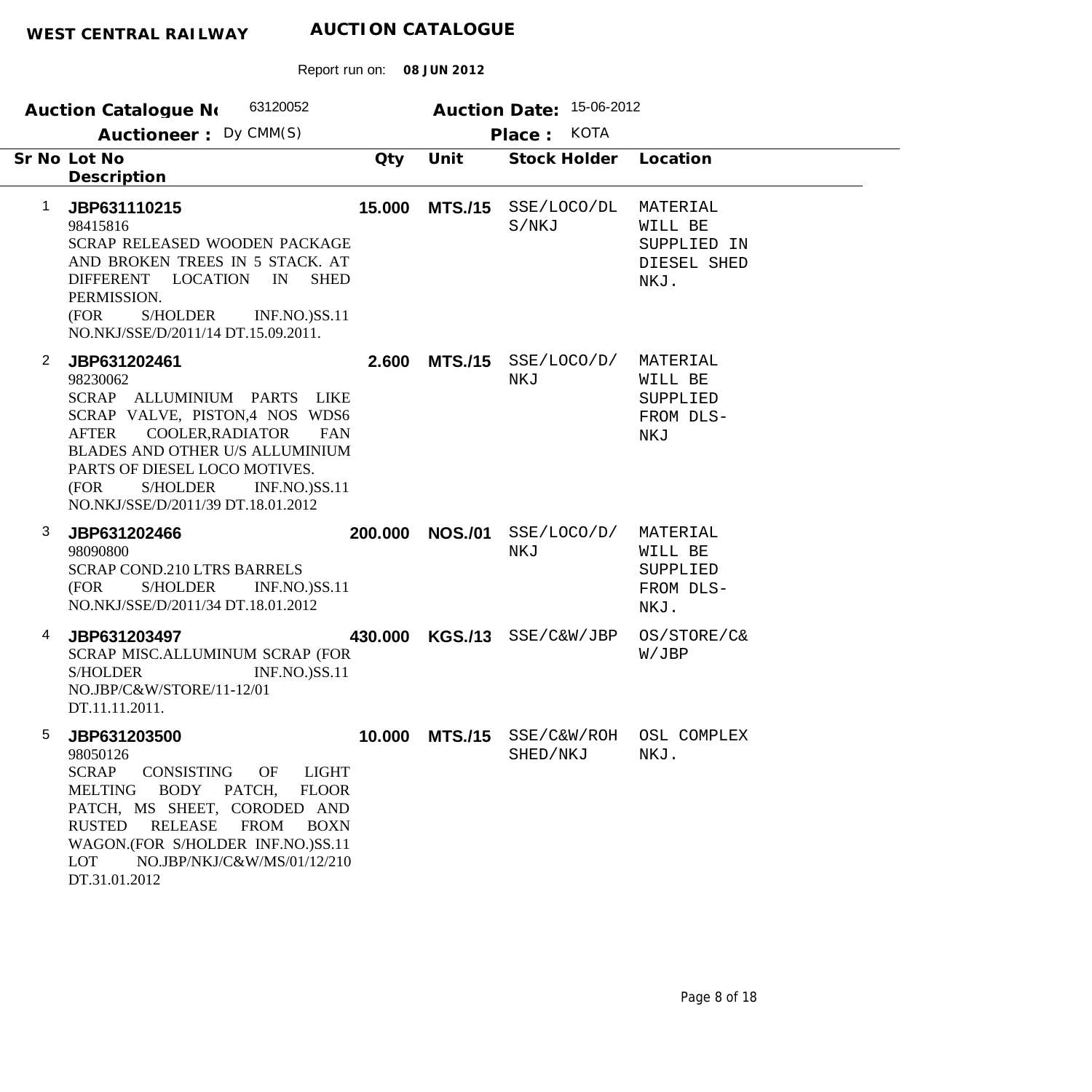|    | Sr No Lot No<br>Description                                                                                                                                                                                   | Qty    | Unit | Stock Holder               | Location                                                                                                                                                                                |
|----|---------------------------------------------------------------------------------------------------------------------------------------------------------------------------------------------------------------|--------|------|----------------------------|-----------------------------------------------------------------------------------------------------------------------------------------------------------------------------------------|
| 6  | JBP631203533<br>98011285<br>SCRAP RAIL 75 LBS ABOVE 1 MTR<br>$LONG = 87 NOS = 1006.70 RM IN 3$<br>STACK.<br>(FOR<br>S/HOLDER<br>INF.NO.)<br>$SS-11$<br>NO.SSE/PW/S/STA/RAIL<br>LBS/18<br>75<br>DT.20.02.2012. | 37.379 |      | $MTS./15$ SSE/PW/S/ST<br>A | GOOD SHED<br>PLATFORM.                                                                                                                                                                  |
| 7  | JBP631203536<br>98080015<br>SCRAP STS 168 LBS INTACT BG IN 7<br>STACK.<br>$SS-11$<br>(FOR<br>S/HOLDER<br>INF.NO.)<br>NO.S4/STS 168/190 DT.09.02.2012                                                          |        |      | 658.000 NOS./01 SSE/PW/KTE | $KM-1098/3-4$<br>TO $1097/8-9$<br>UP JKE<br>YARD.                                                                                                                                       |
| 8  | JBP631203537<br>98080015<br>SCRAP STS 168 LBS INTACT BG IN 5<br>STACK.<br>$SS-11$<br>(FOR<br>S/HOLDER INF.NO.)<br>NO.S4/STS 168/213 DT.18.02.2012                                                             |        |      | 292.000 NOS./01 SSE/PW/KTE | $KM-1077/4-5$<br>TO $1078/0-1$<br>UP AND DN<br>KTE (S)<br>YARD.                                                                                                                         |
| 9  | JBP631203543<br>98011285<br>SCRAP RAILS 90 LBS = $64$ NOS = $579.76$<br>RM IN 2 STACK.(FOR S/HOLDER<br>INF.NO.)SS.11 NO.S4/NKJ/PW/RAIL 90<br>LBS/11-12/39 DT.15.02.2012                                       |        |      | 25.863 MTS./15 SSE/PW/NKJ  | ELS 107 TO<br>ELS 94, ELS<br>108 TO ELS<br>101 AT<br>SR.DEE TRS<br>NKJ<br>COMPOUND<br>SHED.                                                                                             |
| 10 | JBP631203567<br>98011285<br>SCRAP RAIL 90 LBS = 84 NOS = $624.44$<br>(FOR S/HOLDER INF.NO.)SS.11<br>RM<br>NO.JBP/SGO/90 R/176 DT.10.02.2012                                                                   | 27.856 |      | MTS./15 SSE/PW/SGO         | $1 - KM -$<br>$1063/34-$<br>1064/2<br>$DN, 2-KM-$<br>$1063/33 -$<br>1064/1<br>$UP, 3-KM-$<br>$1063/13-$<br>$11,$ UP, $4 - KM -$<br>$1063/9 - 11$<br>$UP, 5-KM-$<br>$1063/10 - 12$<br>DN |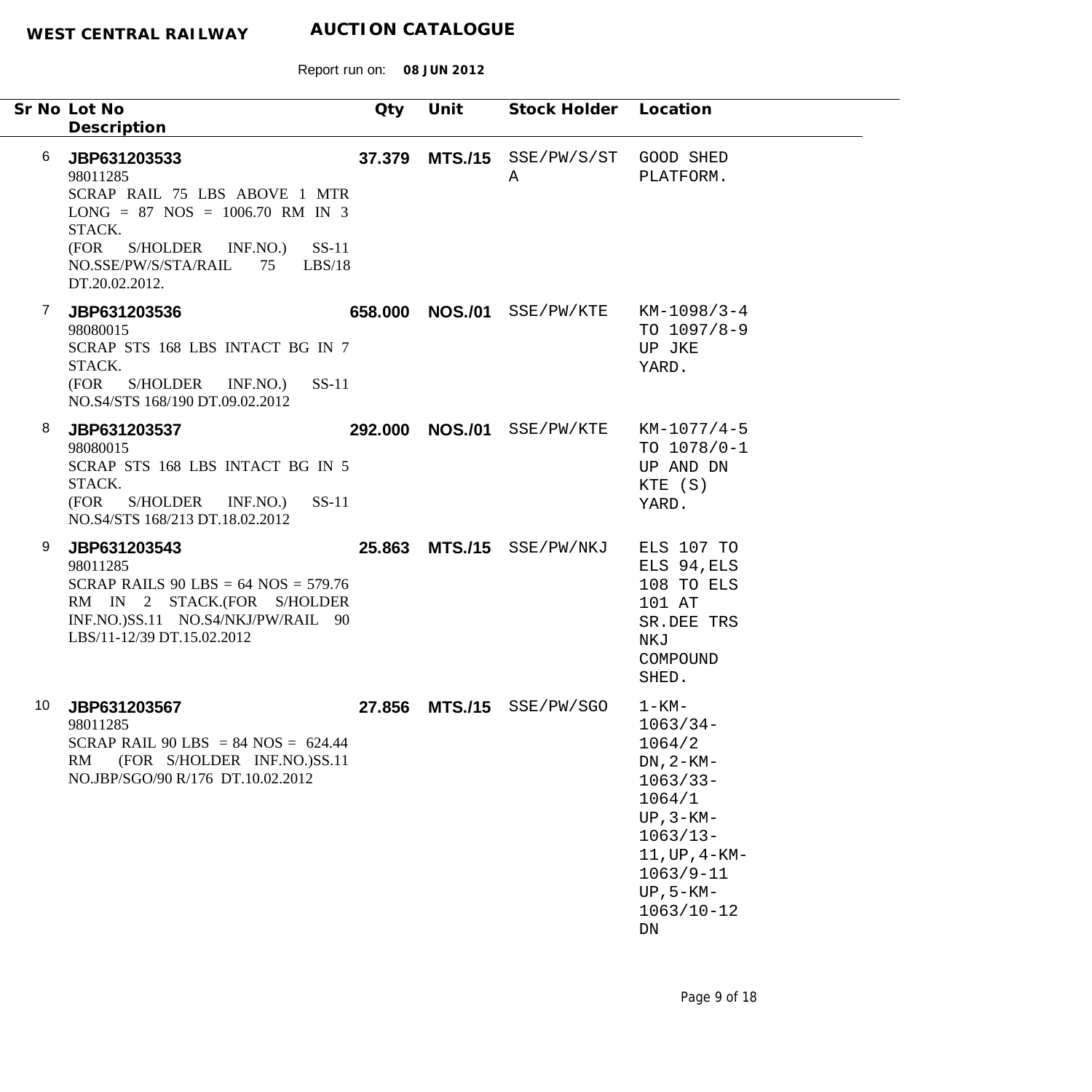| Sr No Lot No<br>Description                                                                                                                                                                                          | Qty | Unit | Stock Holder Location            |                                                                                                                                                                           |
|----------------------------------------------------------------------------------------------------------------------------------------------------------------------------------------------------------------------|-----|------|----------------------------------|---------------------------------------------------------------------------------------------------------------------------------------------------------------------------|
| 11<br>JBP631203576<br>98011285<br>SCRAP RAIL 90 LBS ABOVE 1 MTR<br>$LONG = 189 NOS = 1653.35 RM IN 3$<br>STACK (FOR S/HOLDER INF.NO.)SS.11<br>NO.SSE/PWAY/SOUTH/STA/RAIL/90<br>LBS/19 DT.24.02.2012                  |     |      | 73.756 MTS./15 SSE/PW/S/ST<br>Α  | 1-KM-<br>$1179/3 - 5$ DN<br>SIDE NEAR<br><b>DIESEL</b><br>TRIP, $2-KM-$<br>$1179/4 - 5$ DN<br>SIDE NEAR<br>KALI<br>MANDIR., 3-<br>$KM-1179/4-5$<br>NEAR CYM<br>OFFICE STA |
| 12 <sup>°</sup><br>JBP631203577<br>98011285<br>SCRAP RAIL 52 KG ABOVE 1 MTR<br>$LONG = 255 NOS = 2206.68 RM IN 5$<br>STACK (FOR S/HOLDER INF.NO.)SS.11<br>NO.SSE/PWAY/SOUTH/STA/RAIL/52<br>KG/20 DT.25.02.2012       |     |      | 114.505 MTS./15 SSE/PW/S/ST<br>Α | $1 - KM -$<br>$1178/5 - 6$ DN<br>SIDE NEAR<br>UNDER<br>BRIDGE 2-<br>$KM-1178/6-7$<br>DN SIDE, KM-<br>$1181/1 - 2 DN$<br>SIDE                                              |
| 13<br>JBP631203593<br>98011285<br>SCRAP RAIL 90 LBS = $39$ NOS = $311.49$<br>RM IN 3 STACK.(FOR S/HOLDER<br>INF.NO.)SS.11 NO.S4/NKJ/PW/RAIL 90<br>LBS/11-12/38 DT.11.02.2012                                         |     |      | 13.896 MTS./15 SSE/PW/NKJ        | $1 - KM - 1031/8$<br>TO 1031/7<br>UP LINE 2-<br>KM-1031/8<br>TO 1031/7<br>DN LINE 3-<br>KM-1031/9<br>TO 1032/0<br>DN LINE                                                 |
| 14<br>JBP631203613<br>98011285<br>SCRAP RAIL 52 KG IIIRD = $81$ NOS =<br>640.58 RM<br><b>INF.NO.)SS.11</b><br>(FOR<br><b>S/HOLDER</b><br>KG<br>NO.S4/A/JBP/SHR/SC./52<br><b>IIIRD</b><br>RAIL/11/12/27 DT.01.03.2012 |     |      | 33.240 MTS./15 SSE/PW/SHR        | $KM-1044/5-7$<br>DN SIDE                                                                                                                                                  |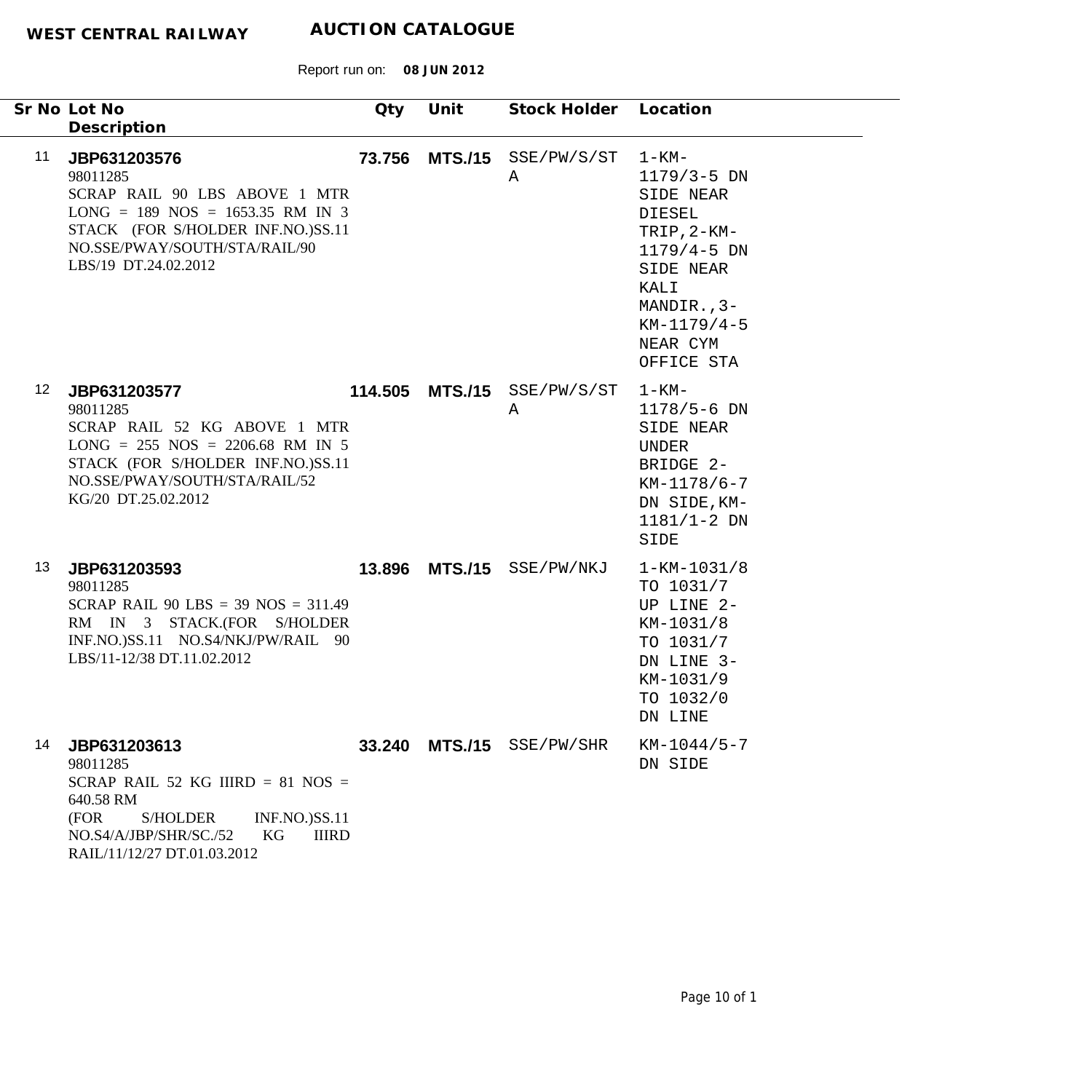|                  | Sr No Lot No<br>Description                                                                                                                                                                                                                         | Qty    | Unit            | Stock Holder Location                 |                                                                                                                                           |
|------------------|-----------------------------------------------------------------------------------------------------------------------------------------------------------------------------------------------------------------------------------------------------|--------|-----------------|---------------------------------------|-------------------------------------------------------------------------------------------------------------------------------------------|
| 15 <sub>15</sub> | JBP631203618<br>98090800<br>SCRAP MS CONDISTING DOORS AND<br>LIGHT MELTING MATERIAL i.e junk<br>(patch PCS OF SIDE VALVES, FLOWER,<br>ROOF, D.V COVERS, G.I.SHEETS<br>ETC.)(FOR<br><b>S/HOLDER</b><br>INF.NO.)JBP/STA/C&W/12/01/05<br>DT.25.02.2012 |        |                 | 5.000 MTS./15 SSE/C&W/STA ROH COMPLEX | STA ALD<br>END.                                                                                                                           |
| 16               | JBP631203620<br>98011509<br>SCRAP SPRING STEEL CONSISTING OF<br>ALL TYPE HELICAL SPRINGS (BODY<br>BOLSTER SPRINGS, SAB SPRINGS<br>ETC.(FOR<br><b>S/HOLDER</b><br>INF.NO.)JBP/STA/C&W/12/01/07<br>DT.25.02.2012                                      |        |                 | 5.000 MTS./15 SSE/C&W/STA ROH COMPLEX | STA ALD<br>END.                                                                                                                           |
| 17               | JBP631203627<br>98050709<br>SCRAP STEEL XING SLEEPERS = 171<br>$NOS = 613.07$ RM<br>(FOR S/HOLDER INF.NO.)SS.11 NO.S-<br>5/KMZ/SS.11/STEEL<br><b>XING</b><br>SLEEPER/2011-12/02 DT.24.11.2011<br>MODE OF DELIVERY BY RM.                            |        |                 | 21.764 MTS./15 SSE/PW/KMZ             | KM-1196/8-9<br>DN SIDE<br><b>BINA</b><br>$END, KM-$<br>$1196/8 - 9$ DN<br>SIDE BINA<br>$END, KM-$<br>$1197/4 - 5$ DN<br>SIDE BINA<br>END. |
| 18               | JBP631203634<br>98050709<br>SCRAP 171 LBS SLEEPER RUSTED AND<br><b>CORROGATED</b><br>(FOR<br><b>S/HOLDER</b><br><b>INF.NO.)SS.11</b><br>NO.JBP/SGO/171 LBS/188 DT.13.03.2012                                                                        |        | 102.000 NOS./01 | SSE/PW/SGO                            | KM-1049/34<br>TO 1049/36<br>DN                                                                                                            |
| 19               | JBP631203641<br>98011285<br>SCRAP RAIL 60 KG = 20 NOS = $174.53$<br>RM<br>(FOR<br><b>S/HOLDER</b><br><b>INF.NO.)SS.11</b><br>NO.SS.11/R/SRID/11-12/14 DT.15.03.2012                                                                                 | 10.531 |                 | MTS./15 SSE/PW/SRID                   | $KM-916/1-2$<br>UP RD SIDE<br>$S/L$ .                                                                                                     |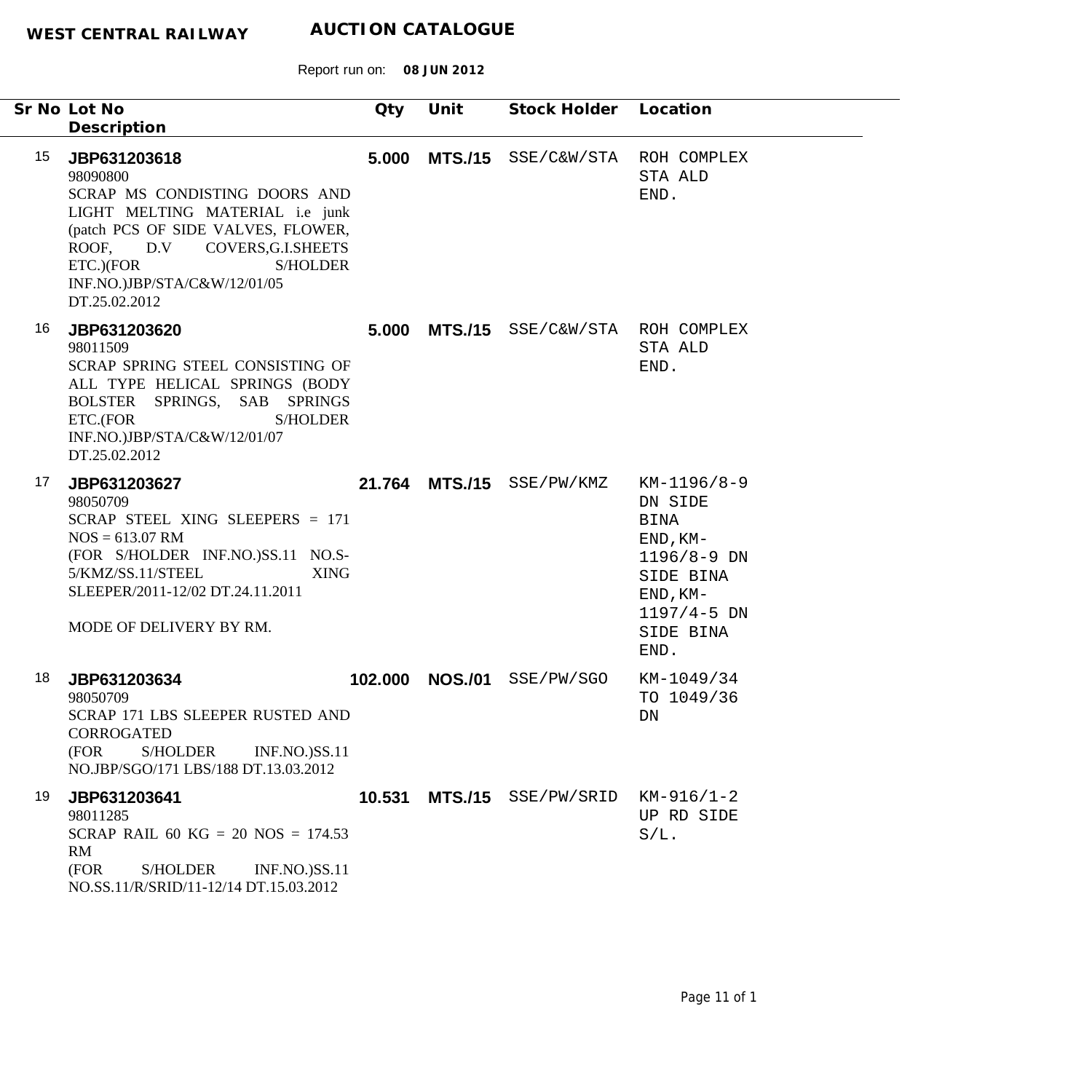|    | Sr No Lot No<br>Description                                                                                                                                                                          | Qty     | Unit           | Stock Holder Location                 |                                                                                                                                            |
|----|------------------------------------------------------------------------------------------------------------------------------------------------------------------------------------------------------|---------|----------------|---------------------------------------|--------------------------------------------------------------------------------------------------------------------------------------------|
| 20 | JBP631203643<br>98011285<br>SCRAP RAIL 60 KG = 130 NOS = 1734.37<br>RM<br>S/HOLDER<br>(FOR<br><b>INF.NO.)SS.11</b><br>NO.SRID/R/11-12/15 DT.15.03.2012                                               |         |                | 104.652 MTS./15 SSE/PW/SRID           | $KM-913/0-1$<br>UP SIDE &<br>$KM-913/0-1$<br>DN SIDE<br>$S/L$ .                                                                            |
| 21 | JBP631203647<br>98050709<br><b>SCRAP STEEL TRUFF SLEEPER 168 LBS</b><br>STACK.<br>(FOR<br>$IN \t9$<br><b>S/HOLDER</b><br>NO.JBP/BGTA/STS168<br><b>INF.NO.)SS.11</b><br><b>BS/06</b><br>DT.12.03.2012 | 613.000 | <b>NOS./01</b> | SSE/PW/BGTA                           | $KM-771/4-$<br>$5, 5 - 6, 6 -$<br>$7, 8-$<br>$9,772/0 - 1$<br>DN SIDE.                                                                     |
| 22 | JBP631203650<br>98011285<br>SCRAP RAIL 60 KG = 86 NOS = $908.09$<br>RM<br>S/HOLDER<br><b>INF.NO.)SS.11</b><br>(FOR<br>NO.JBP/BGTA/R/60 KG/02 DT.03.03.2012                                           |         |                | 54.794 MTS./15 SSE/PW/BGTA KM-665/2-3 | UP SIDE                                                                                                                                    |
| 23 | JBP631203654<br>98050709<br><b>SCRAP STEEL TRUFF SLEEPER 168 LBS</b><br>IN 14 STACK.<br>(FOR<br>S/HOLDER<br><b>INF.NO.)SS.11</b><br>NO.JBP/BGTA/STS/168<br>LBS/04<br>DT.09.03.2012                   | 546.000 | <b>NOS./01</b> | SSE/PW/BGTA                           | $KM-785/1-$<br>$0,784/9-$<br>$10, 9 - 8, 8 -$<br>$7, 7 - 6, 6 -$<br>$5, 5 - 4$ DN<br>SIDE, KM-<br>$784/4 - 5, 5 -$<br>$6, 0-1$ DN<br>SIDE. |
| 24 | JBP631203655<br>98011285<br>SCRAP U/S RAIL 60 KG = $208$ NOS =<br>3120.53 RM<br>(FOR<br>S/HOLDER<br><b>INF.NO.)SS.11</b><br>NO.JBP/DMO/E/11-12/65 DT.17.02.2012                                      |         |                | 188.293 MTS./15 SSE/PW/E/DM<br>O      | KM-1172/2<br>TO 1176/1<br>SAO-RTGN<br>SECTION UP<br>& DN RD.                                                                               |
| 25 | JBP631203656<br>98011285<br>SCRAP RAIL U/S 60 KG = 152 NOS =<br>1702.19 RM<br>(FOR<br><b>S/HOLDER</b><br><b>INF.NO.)SS.11</b><br>NO.JBP/DMO/E/11-12/66 DT.17.02.2012                                 |         |                | 102.710 MTS./15 SSE/PW/E/DM<br>O      | KM-1176/5<br>TO 1179/7<br>SAO-RTGN<br>SECTION UP<br>& DN RD.                                                                               |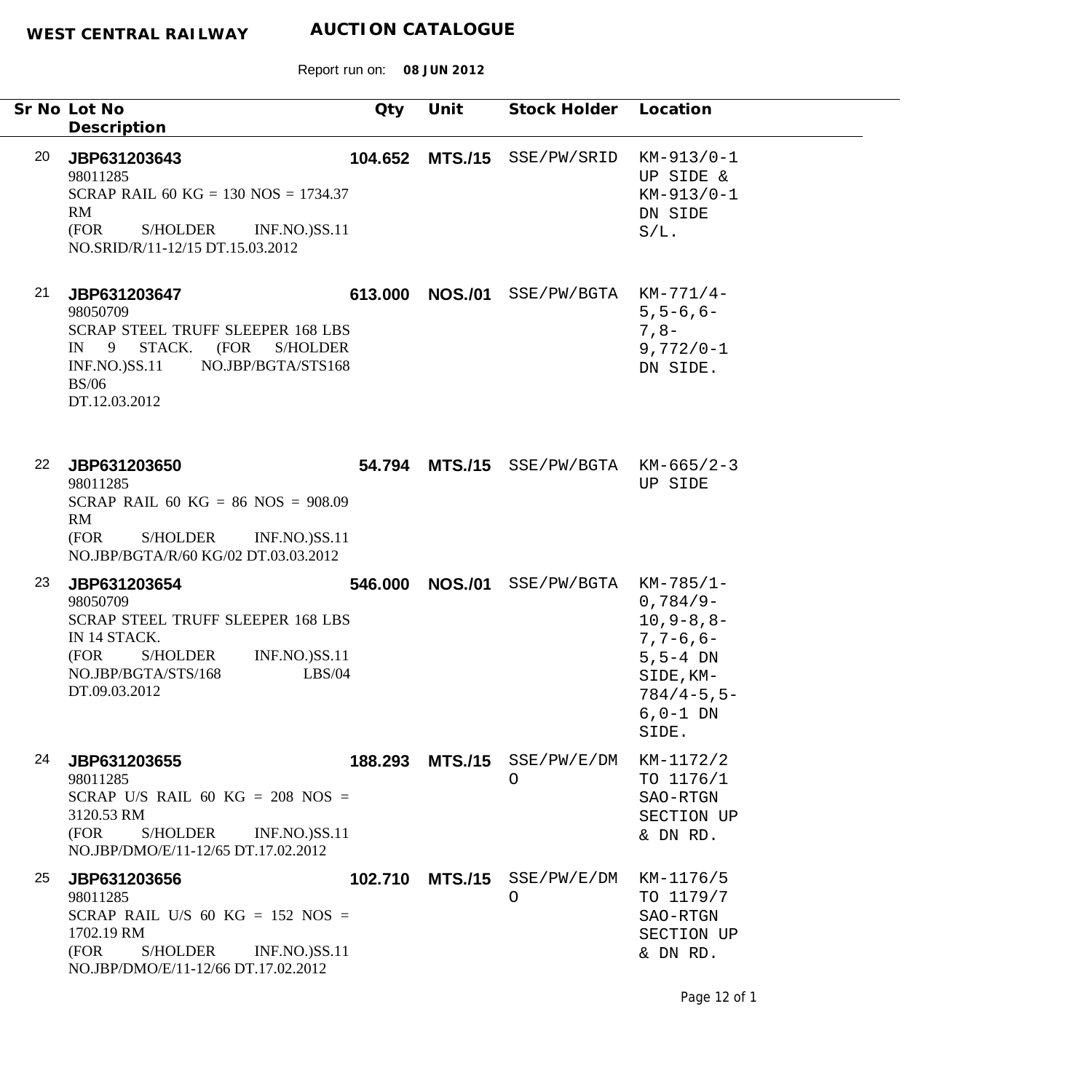|    | Sr No Lot No                                                                                                                                                                                               | Qty    | Unit           | Stock Holder | Location                                                                                                                                                                                                                                                                                                     |
|----|------------------------------------------------------------------------------------------------------------------------------------------------------------------------------------------------------------|--------|----------------|--------------|--------------------------------------------------------------------------------------------------------------------------------------------------------------------------------------------------------------------------------------------------------------------------------------------------------------|
|    | Description                                                                                                                                                                                                |        |                |              |                                                                                                                                                                                                                                                                                                              |
| 26 | JBP631203678<br>98050709<br>SCRAP STEEL SXS WITHOUT SLIDE<br>CHAIR IN 7 STACK = $342$ NOS = $1215.95$<br>RM (FOR S/HOLDER INF.NO.)SS.11 S<br>4/NKJ/PW/SXS/11-12/46 DT.05.03.2012<br>MOD OF DELIVERY BY RM. | 43.166 | <b>MTS./15</b> | SSE/PWNKJ    | 1-KM 1029/5<br>TO 1029/4<br>UP LINE, 2-<br>KM 1029/6<br>TO 1029/5<br>UP<br>$LINE, 3&4-$<br>KM 1029/7<br>TO 1029/6<br>UP LINE, 5-<br><b>URDI 1027</b><br>TO URDI<br>1023 NEAR<br>ARE NKJ C<br>CABIN, 6-<br><b>URDI 1063</b><br>TO URDI<br>$1041, 7-$<br><b>URDI 1079</b><br>TO URDI<br>1063 NEAR<br>ARE NKJ C |
|    |                                                                                                                                                                                                            |        |                |              | CABIN.                                                                                                                                                                                                                                                                                                       |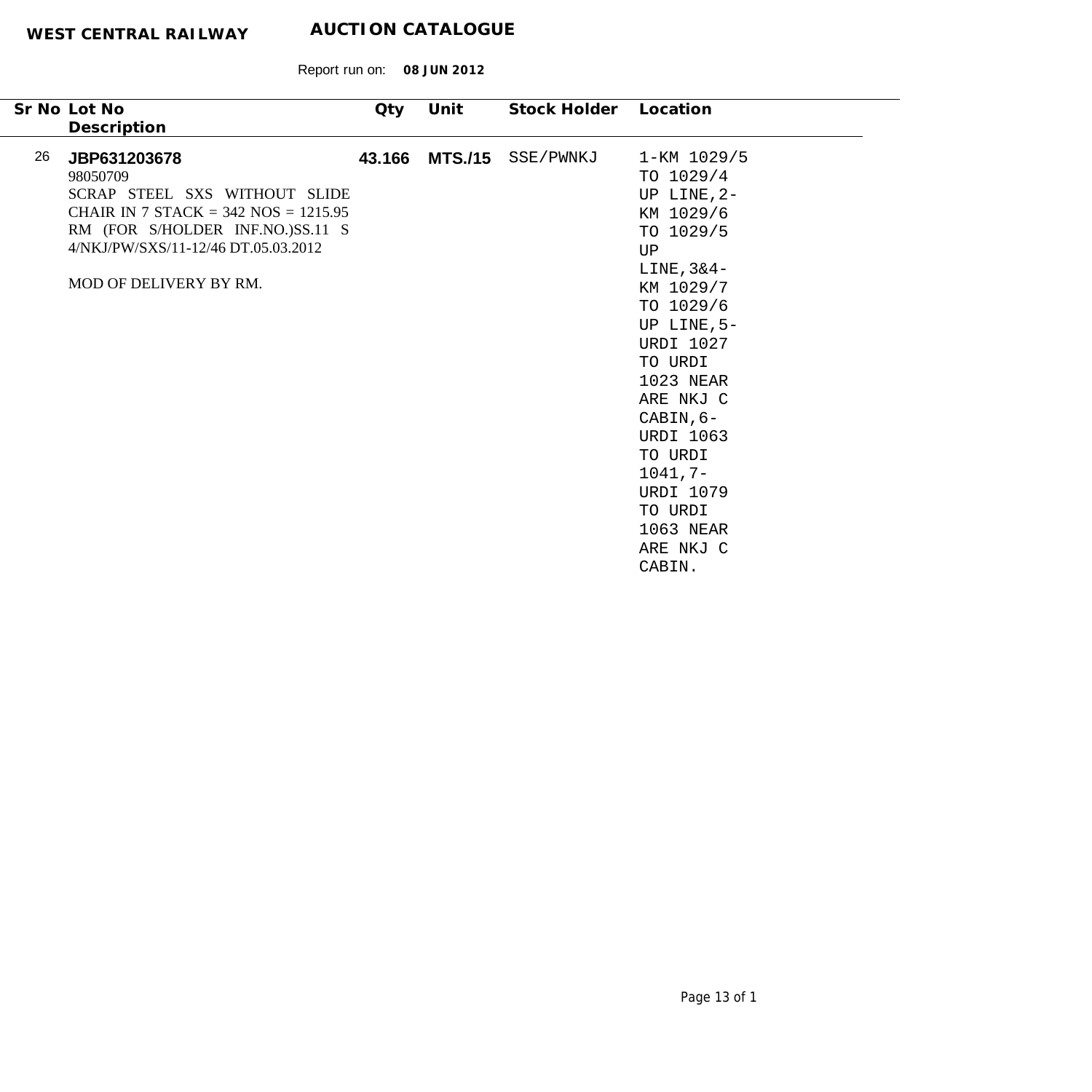|    | Sr No Lot No<br>Description                                                                                                                                                                                                                                                                                       | Qty    | Unit | Stock Holder                           | Location                                                                                                                                                                                                                                                                                                |
|----|-------------------------------------------------------------------------------------------------------------------------------------------------------------------------------------------------------------------------------------------------------------------------------------------------------------------|--------|------|----------------------------------------|---------------------------------------------------------------------------------------------------------------------------------------------------------------------------------------------------------------------------------------------------------------------------------------------------------|
| 27 | JBP631204003<br>98050709<br>SCRAP STS 168 LBS BROKEN AND<br>RUSTED IN 17 STACK.(FOR S/HOLDER<br>$INF.NO.$ ) $SS.11$<br>NO.S4/NKJ/PW/STS/11-<br>12/12 DT.25.07.2011<br>MODE OF DELIVERY BY ACTUAL WT.                                                                                                              | 51.600 |      | MTS./15 SSE/PW/NKJ                     | 1-URDI/1049<br>TO<br>URDI/1065<br>$2 - KM - 1029/9$<br>TO KM-<br>1029/8 UP<br>$RD.3-KM-$<br>1030/0 TO<br>KM-1029/9<br>UP $RD.4-$<br>URDI/1083<br>TO<br>URDI/1105<br>TGI 5-<br>URDI/1135<br>TO<br>URDI/1163<br>TGI 6-<br>URDI/1227<br>TO<br>URDI/1263<br>$TGI.7-$<br>URDI/1333<br>TO<br>URDI/2367<br>TGI |
| 28 | JBP631205009<br>98050096<br>SCRAP CS CONSISTING OF HELICAL<br>SPRING OUTER SPRING, INNER SPRING,<br>SNUBBER SPRING, ALL TYPE HELICAL<br>SPRING RELEASE FROM BOXN WAGON<br><b>COACHES</b><br><b>S/HOLDER</b><br><b>AND</b><br>(FOR<br>LOT<br><b>INF.NO.)SS.11</b><br>NO.JBP/NKJ/C&W/CS/03/12/226<br>DT.24.03.2012. |        |      | 15.000 MTS./15 SSE/C&W/ROH<br>SHED/NKJ | OSL COMPLEX<br>NKJ.                                                                                                                                                                                                                                                                                     |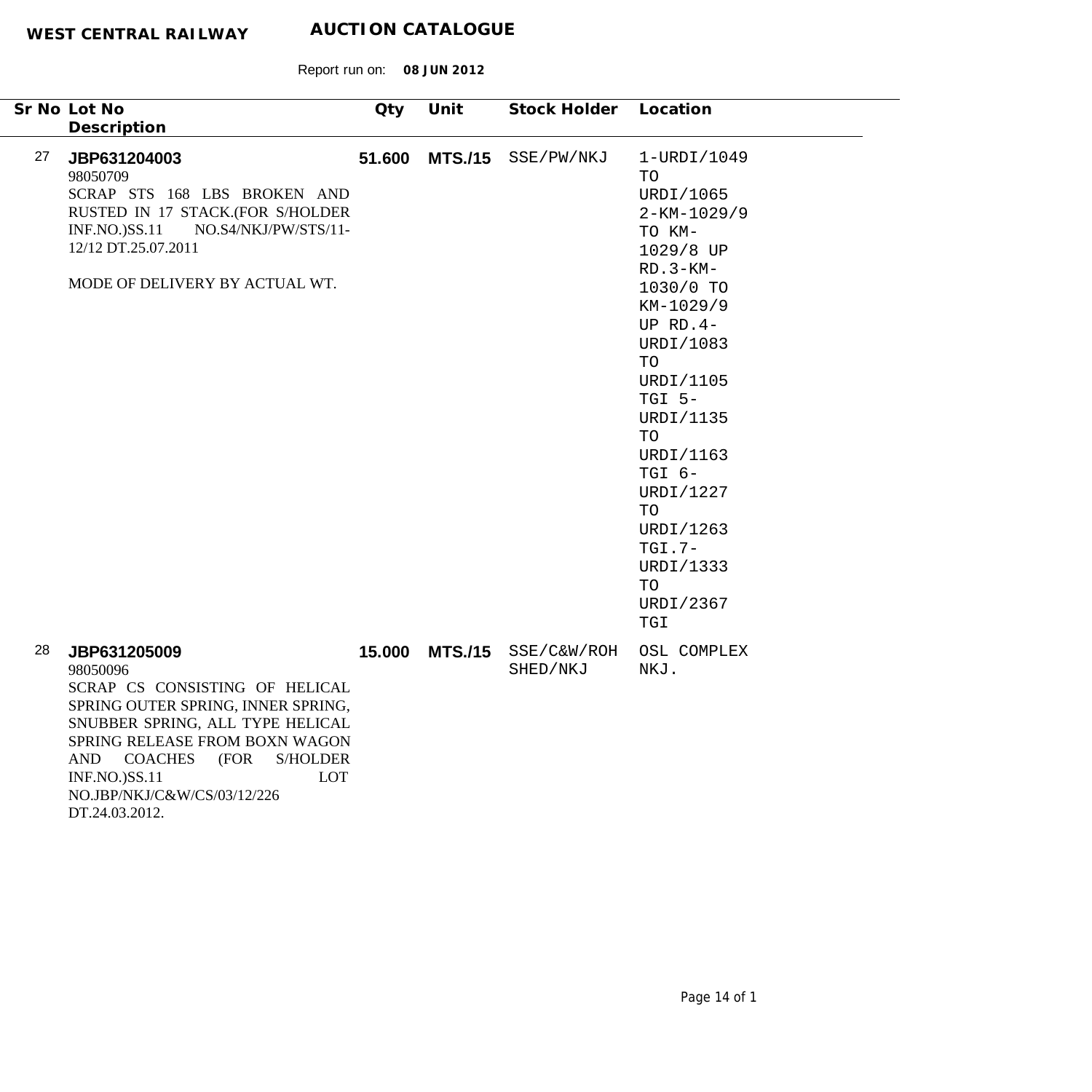|    | Sr No Lot No                                                                                                                                                                                                                                                                                                                                   | Qty    | Unit            | Stock Holder                                | Location                                                   |
|----|------------------------------------------------------------------------------------------------------------------------------------------------------------------------------------------------------------------------------------------------------------------------------------------------------------------------------------------------|--------|-----------------|---------------------------------------------|------------------------------------------------------------|
| 29 | Description<br>JBP631205010<br>98050126<br><b>SCRAP</b><br>CONSISTING<br>OF<br>LIGHT<br>MELTING, BODY PATCH, FLOOR<br>PATCH, MS SHEET CORODED AND<br>RUSTED RELEASE<br>FROM BOXN<br>WAGON.(FOR S/HOLDER INF.NO.)SS.11<br>LOT NO.JBP/NKJ/C&W/M.S./03/12/227<br>DT.24.03.2012.                                                                   | 15.000 |                 | MTS./15 SSE/C&W/ROH OSL COMPLEX<br>SHED/NKJ | NKJ.                                                       |
| 30 | JBP631205014<br>98936028<br><b>SCRAP</b><br><b>USED</b><br>OIL<br><b>OF</b><br>TRANSFORMER(TFP)<br>WITH<br><b>IRON</b><br>DRUMS. TOTAL177DRUMS EACH DRUM<br>CONTAINING APPROX.209 LTR TFP OIL.<br>(FOR s/HOLDER INF. NO.) LOT<br>NO.NKJ/TRS/SC NF/11-12/16 DTD22/03/12<br>[AUTHORIZATION CERTIFICATE<br><b>IS</b><br><b>REQUIRED OF CPCB.]</b> |        |                 | 33.000 MTS./15 SSE/S/ELS/N MATERIAL<br>KJ   | WILL BE<br>DELIVERED<br>FROM<br>ELS/NKJ.                   |
| 31 | JBP631205017<br>98310604<br><b>SCRAP</b><br><b>DRUM</b><br><b>IRON</b><br><b>EMPTY</b><br>OIL/CARDIUM CAPACITY 182/205 KGS<br>WITH OR WITHOUT BUNGS.<br>(FOR<br><b>S/HOLDER</b><br>INF.NO.)LOT<br>NO.NKJ/TRS/SC/11-12/17 DT.22.03.12.                                                                                                          |        | 214.000 NOS./01 | SSE/S/ELS/N<br>KJ                           | MATERIAL<br>WILL BE<br>DELIVERED<br>FROM ELS<br>NKJ.       |
| 32 | JBP631205019<br>98850102<br>SCRAP TURNING & BORING RUSTED<br>CHIPS RELEASED FROM AC LOCO<br>(FOR<br><b>S/HOLDER</b><br>INF.NO.)LOT<br>NO.NKJ/TRS/SC/F/11-12/20 DT.22.03.12.                                                                                                                                                                    | 15.000 |                 | MTS./15 SSE/S/ELS/N<br>ΚJ                   | MATERIAL<br>WILL BE<br><b>RELEASED</b><br>FROM ELS<br>NKJ. |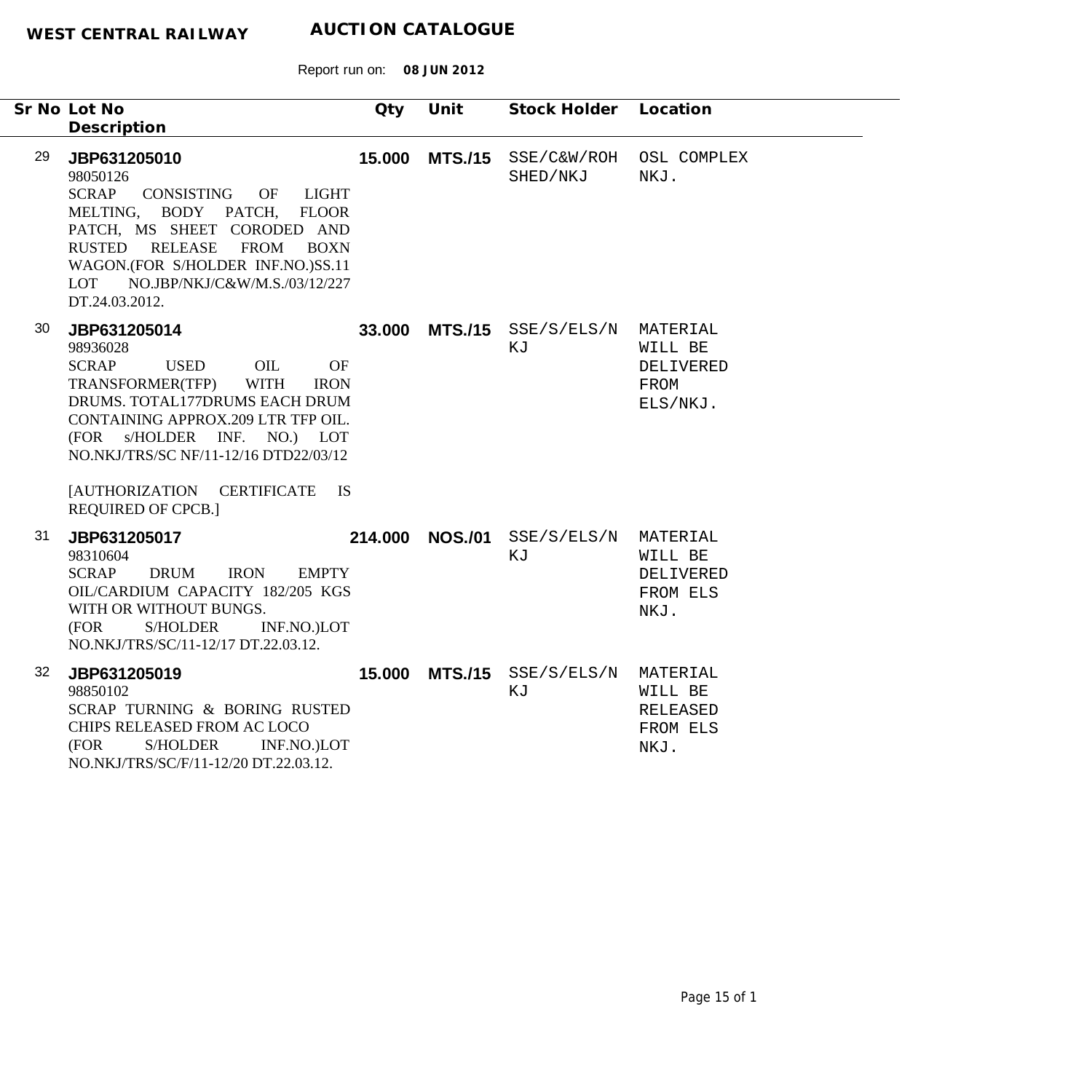|    | Sr No Lot No                              | Qty    | Unit           | Stock Holder | Location    |
|----|-------------------------------------------|--------|----------------|--------------|-------------|
|    | Description                               |        |                |              |             |
| 33 | JBP631206021                              | 25.000 | <b>NOS./01</b> | SSE/C&W/NKJ  | OSL, ROH,   |
|    | SCRAP OLD IRON & STEEL RELEASED           |        |                |              | COMPLEX/NKJ |
|    | FROM CONDEMNED 4 WHEEL (BG)               |        |                |              | $\bullet$   |
|    | TANK WAGON OVER AGE TANK                  |        |                |              |             |
|    | WAGON WITHOUT WHEEL SET WITH              |        |                |              |             |
|    | AXLE BOX & BOTTOM DISCHARGE               |        |                |              |             |
|    | VOLVE. WAGON NO. (1) 44990 NE, TK (2)     |        |                |              |             |
|    | 696 NE (3) 95513 SE (4) 045 NE (5) 45341  |        |                |              |             |
|    | WR (6) 46369 NF (7) 101010 CR (8) 205 NE  |        |                |              |             |
|    | (9) 95107 SE (10) 46349 NF (11) 073 NE    |        |                |              |             |
|    | (12) 46037 NE (13) 78932 NR (14) 43475    |        |                |              |             |
|    | WR (15) 100945 CR (16) 101317 CR (17)     |        |                |              |             |
|    | 44289 WR (18) 222 NER (19) 46380 NF (20)  |        |                |              |             |
|    | 19998 SR (21) 34586 ER (22) 48420 CR (23) |        |                |              |             |
|    | 95679 SE (24) 49138 CR (25) 61812 ER.     |        |                |              |             |
|    | (FOR S/HOLDER INF.NO) SS11 NO. LOT        |        |                |              |             |
|    | NO.-JBP/NKJ/C&W/TANK                      |        |                |              |             |
|    | WAGON/06/12/12 DT. 02.06.2012. MODE       |        |                |              |             |
|    | OF DELIVERY BY NOS. RETURNABLE            |        |                |              |             |
|    | ITEM (1) WHEEL SET WITH AXLE BOX          |        |                |              |             |
|    | COMPLETE-50 NOS.<br>(2)<br><b>BOTTOM</b>  |        |                |              |             |
|    | DISCHARGE VOLVE-17 NOS.                   |        |                |              |             |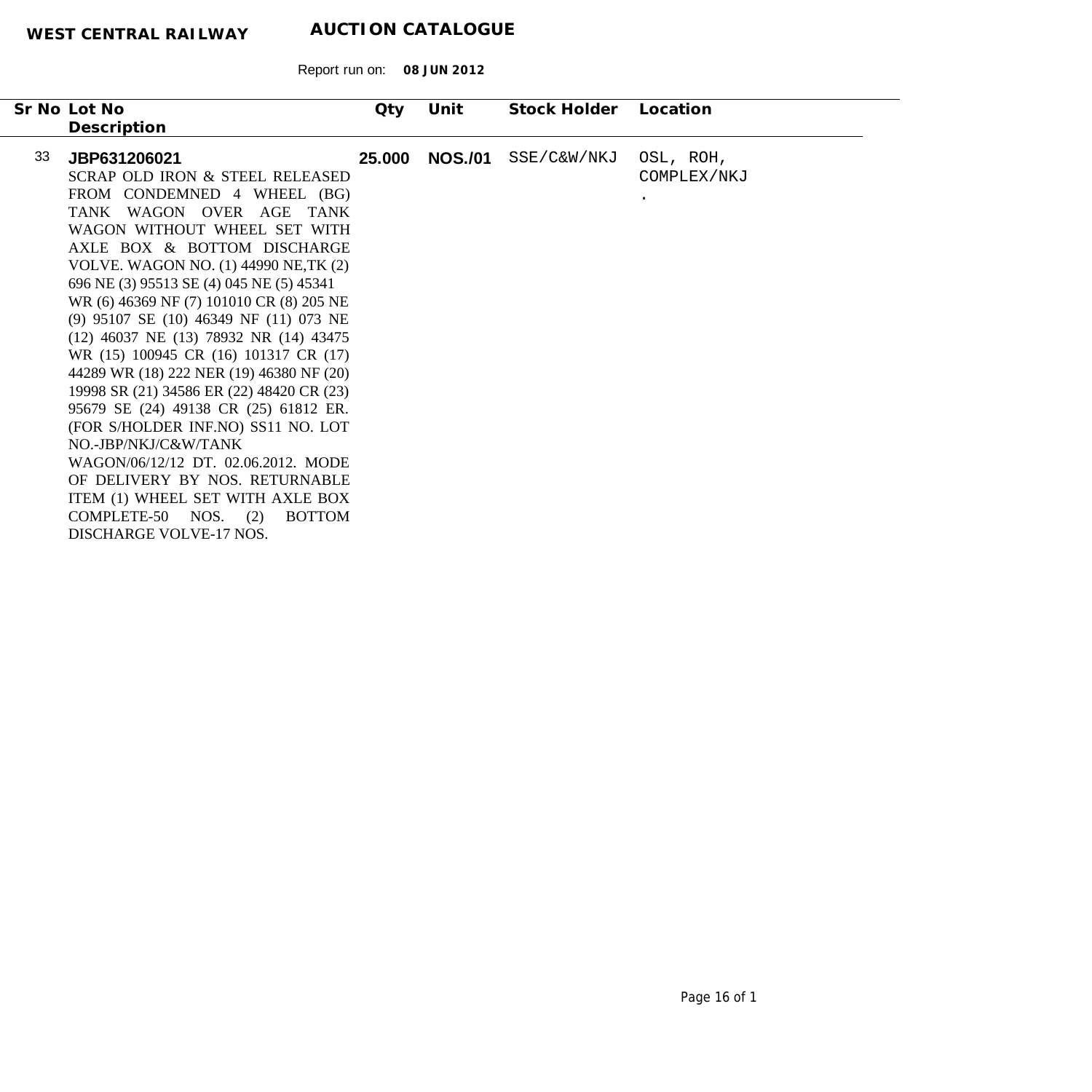| Sr No Lot No<br>Description                                                                                                                                                                                                                                                                                                                                                                                                                                                                                                                                                                                                                                                                                                                                                                                                                                                                                                                                                                                                                                                                                                                                                                                                                                                                                       | Qty    | Unit           | Stock Holder | Location                             |
|-------------------------------------------------------------------------------------------------------------------------------------------------------------------------------------------------------------------------------------------------------------------------------------------------------------------------------------------------------------------------------------------------------------------------------------------------------------------------------------------------------------------------------------------------------------------------------------------------------------------------------------------------------------------------------------------------------------------------------------------------------------------------------------------------------------------------------------------------------------------------------------------------------------------------------------------------------------------------------------------------------------------------------------------------------------------------------------------------------------------------------------------------------------------------------------------------------------------------------------------------------------------------------------------------------------------|--------|----------------|--------------|--------------------------------------|
| 34<br>JBP631206022<br>SCRAP OLD IRON & STEEL RELEASED<br>FROM FOLLOWING CONDEMNED TWT<br>4-WHEELER WATER TANK WAGONS,<br><b>BRAKE</b><br><b>STOCK</b><br><b>VACUUM</b><br>(B.G.)<br>WITHOUT WHEEL SETS AND ROLLER<br>BEARINGS. WAGON NO.(1)43690, TYPE-<br>TWT, RLY-WR, BUILT DATE-1975 (2)<br>95002 TWT SE 1975 (3) 95220 TWT SE<br>1975 (4) 95321 TWT SE 1974 (5) 77243<br>TWT SE 1974 (6) 49795 TWT CR 1974 (7)<br>77292 TWT SE 1974 (8) 48654 TWT CR<br>NOT FOUND (9) 48345 TWT CR 1974 (10)<br>49746 TWT CR 1974 (11) 33053 TWT ER<br>1979 (12) 96261 TWT SE 1982 (13) 95359<br>TWT SE 1974 (14) 95503 TWT SE 1975 (15)<br>49386 TWT SC 1989 (16) 100863 TWT CR<br>1981 (17) 100097 TWT CR 1978 (18) 44080<br>TWT WR 1981 (19) 531 TWT NE 1989.<br>(FOR S/HOLDER INF.NO.) SS11 NO. LOT<br>NO.-JBP/M/180/C&W/5CR<br><b>DATE</b><br>05.06.2012.MODE OF DELIVERY BY<br>RETURNABLE ITEM-AS PER<br>NOS.<br><b>OF</b><br><b>LETTER</b><br>CME/WCR/J<br><b>BP</b><br>L.NO.WCR/M/N/03/704/<br><b>DATED</b><br>28.05.2009, FOLLOWING ITEMS SHALL<br>BE RETRIEV ED FROM A BOVE TWT<br>WAGONS BEFORE DELIVERY OF THE<br>LOT AND DEPOSITED IN THE STORE (1)<br><b>SETS</b><br><b>WITH</b><br><b>WHEEL</b><br><b>ROLLER</b><br>BEARINGS-38 PAIRS (16 T-20 PAIRS, 20<br>T-18 PAIRS). (2) BOTTOM DISCHARGE<br>VALVE-19 NOS. | 19.000 | <b>NOS./01</b> | SSE/C&W/STA  | <b>ROH</b><br>COMPLEX,<br><b>STA</b> |
|                                                                                                                                                                                                                                                                                                                                                                                                                                                                                                                                                                                                                                                                                                                                                                                                                                                                                                                                                                                                                                                                                                                                                                                                                                                                                                                   |        |                |              |                                      |